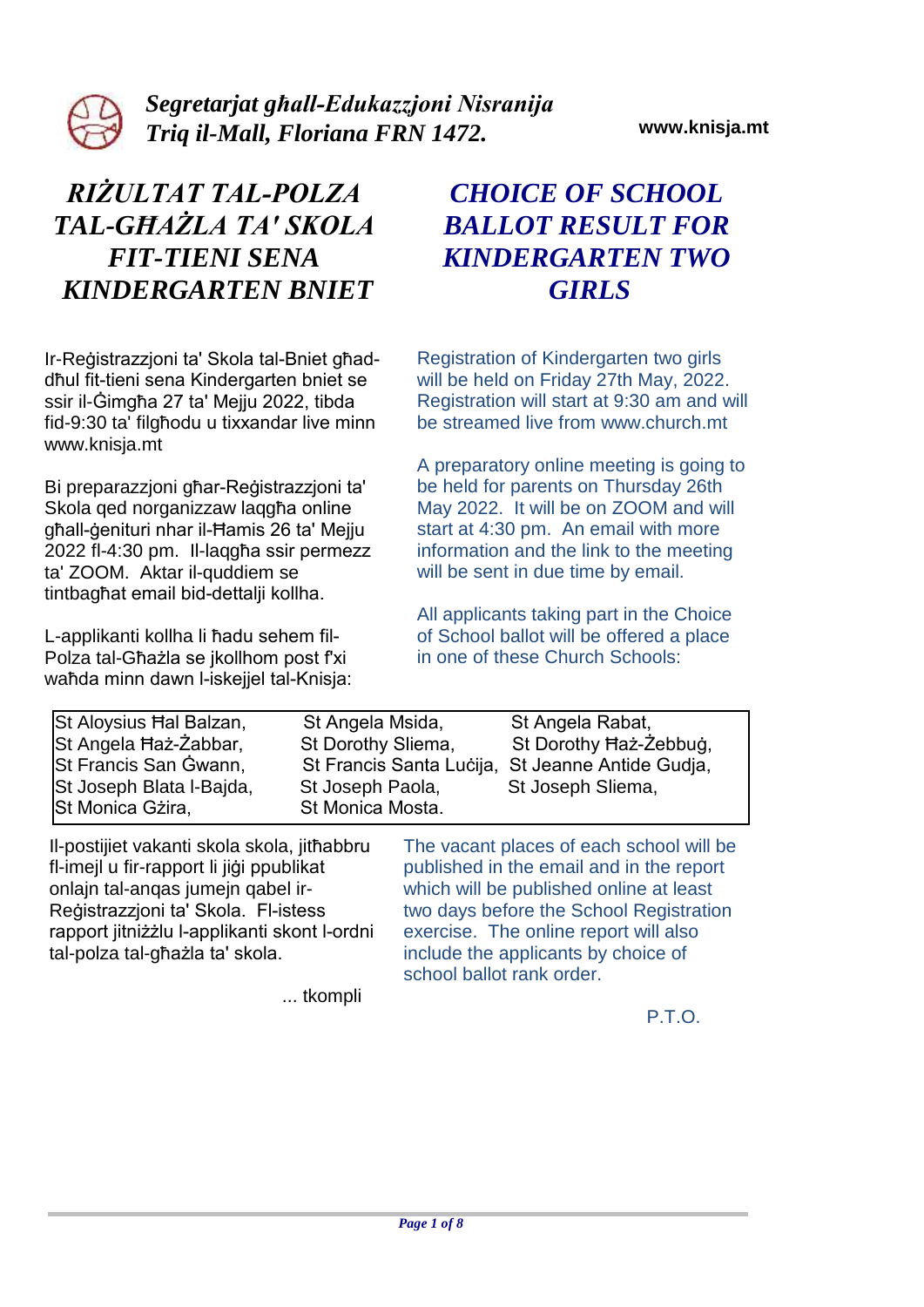#### **Postijiet Offruti**

| Total ta' postijiet vakanti                    | 330 |
|------------------------------------------------|-----|
| Post miżjud minn tat-transfer                  |     |
| Postijiet li naghtaw lis-subien tas-St Francis |     |
| Total ta' postijiet mainstream offruti         | 331 |

#### **Postijiet Okkupati u Riservati**

| Postijiet ghal tfal tal-impjegati fl-istess skola (1b+1b/3)      | 26          |  |  |  |
|------------------------------------------------------------------|-------------|--|--|--|
| Postijiet ghal ahwa (1c +1c/3)                                   | 99          |  |  |  |
| Applikanta li talbet transfer                                    | 1           |  |  |  |
| Postijiet riservati ghal ahwa li qed japplikaw din is-sena (3.1) | 10          |  |  |  |
| Total ta' postijiet okkupati u riservati                         | <b>136</b>  |  |  |  |
| Postijiet li Baqa'                                               |             |  |  |  |
| Total ta' postijiet vakanti                                      | 330         |  |  |  |
| Total ta' postijiet okkupati                                     | $-136$      |  |  |  |
| Total ta' Postijiet li baga'                                     |             |  |  |  |
| <b>Hadu sehem fil-Polza tal-Ghazla</b>                           |             |  |  |  |
| Tfal tal-impjegati fi skola ohra (1g)                            | 8           |  |  |  |
| Applikanti mill-Polza ta' Partecipazzioni                        | 186         |  |  |  |
| Total ta' applikanti li hadu sehem fil-Polza                     | <u> 194</u> |  |  |  |

Jekk għandkom bżonn tikkuntatjawna tistgħu ċċemplu fuq 2590 6306/9 mit-Tnejn sal-Ġimgħa, mis-7:30 sat-3:30 pm jew tiktbulna f'dan l-Indirizz: admissions@maltadiocese.org

|                |      | <b>INDEX SURNAME</b> | <b>NAME</b>   | <b>RANK ORDER SIBLINGS</b> |  |
|----------------|------|----------------------|---------------|----------------------------|--|
| 1              | 4070 | ABELA                | HAZEL         | 52                         |  |
| 2              | 3869 | ABELA                | JADE          | 109                        |  |
| 3              | 4989 | ABELA                | LISA-JO       | 128                        |  |
| 4              | 5304 | ABO SHAMALA          | <b>CHLOE</b>  | 81                         |  |
| 5              | 5518 | AGIUS                | CARLA         | 31                         |  |
| 6              | 4486 | AGIUS                | JOI           | 194                        |  |
| $\overline{7}$ | 4298 | AGIUS                | <b>KELSEY</b> | 95                         |  |
| 8              | 5124 | AGIUS                | <b>LOUNA</b>  | 11                         |  |
|                |      |                      |               |                            |  |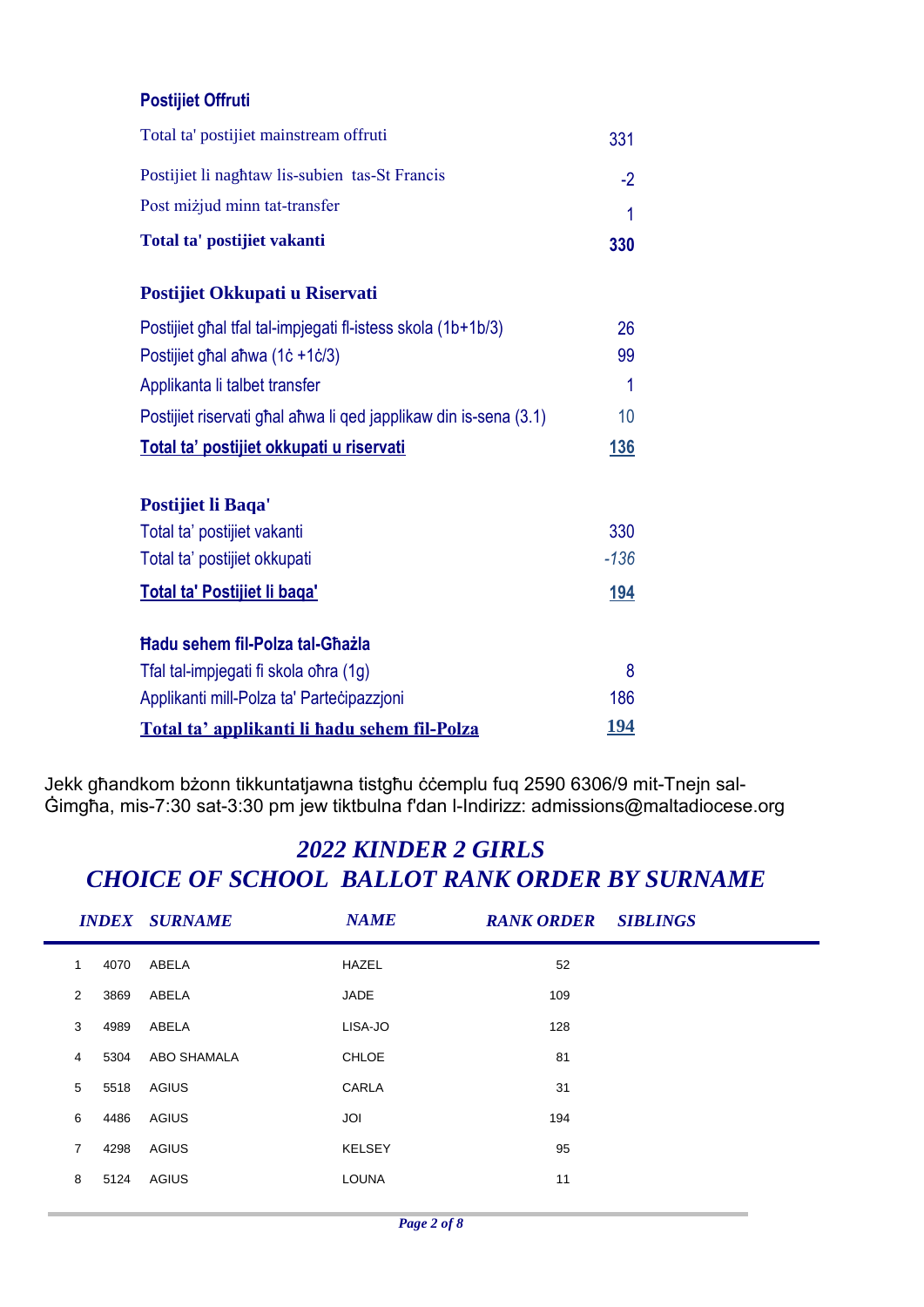|    |      | <b>INDEX SURNAME</b>     | <b>NAME</b>         | <b>RANK ORDER SIBLINGS</b> |                 |
|----|------|--------------------------|---------------------|----------------------------|-----------------|
| 9  | 5484 | <b>AQUILINA</b>          | <b>AURORA</b>       | 162                        |                 |
| 10 | 5605 | <b>AQUILINA</b>          | LAYLA               | 50                         |                 |
| 11 | 4425 | ATTARD                   | AMY                 | 176                        | 4422 Kinder 1 M |
| 12 | 3018 | ATTARD                   | <b>AURORA MARIA</b> | 22                         |                 |
| 13 | 5207 | <b>ATTARD</b>            | <b>ELISA</b>        | 147                        | 5208 Kinder 1 M |
| 14 | 4435 | ATTARD                   | MAE AVERY           | 94                         |                 |
| 15 | 5363 | ATTARD DALLI             | GABRIELLE           | 185                        |                 |
| 16 | 5489 | AZZOPARDI                | AIVY                | 6                          |                 |
| 17 | 3306 | AZZOPARDI                | <b>ELISA</b>        | 73                         |                 |
| 18 | 3885 | AZZOPARDI                | <b>ELISHIA</b>      | 57                         |                 |
| 19 | 1794 | AZZOPARDI                | <b>KATRINA</b>      | 190                        |                 |
| 20 | 3897 | AZZOPARDI                | LENA                | 51                         |                 |
| 21 | 5579 | <b>BAJADA</b>            | CHAYENNE            | 165                        |                 |
| 22 | 3661 | <b>BALDACCHINO GRECH</b> | ENYA                | 187                        |                 |
| 23 | 4161 | BALZAN                   | <b>EMILY</b>        | 93                         |                 |
| 24 | 5057 | BALZAN                   | SIENNA ROSE         | 158                        | 5064 Kinder 2 F |
| 25 | 3858 | BARBARA                  | MATTEA              | 97                         |                 |
| 26 | 3668 | <b>BARRY</b>             | <b>NINA</b>         | 130                        |                 |
| 27 | 4759 | BEZZINA                  | <b>ELLE</b>         | $\mathbf{1}$               | 4761 Year 4 F   |
| 28 | 3676 | <b>BEZZINA</b>           | LYLA                | 47                         |                 |
| 29 | 4129 | BONAVIA MONTFORT         | <b>BERTA</b>        | 123                        |                 |
| 30 | 4165 | <b>BONELLO</b>           | <b>BIANCA</b>       | 101                        |                 |
| 31 | 4886 | BONETT LEONARDI          | LAURA               | 89                         |                 |
| 32 | 5751 | <b>BONNICI</b>           | JULIA               | 103                        |                 |
| 33 | 4164 | <b>BONNICI</b>           | MIA                 | 120                        |                 |
| 34 | 6134 | <b>BONNICI COLOMBO</b>   | <b>JOY</b>          | 13                         |                 |
| 35 | 4858 | <b>BORG</b>              | <b>BRIELLE</b>      | 191                        |                 |
| 36 | 5356 | <b>BORG</b>              | CHARLOTTE           | 75                         | 5358 Form 1 F   |
| 37 | 4646 | <b>BORG</b>              | ELEANOR VICTORIA    | 8                          |                 |
| 38 | 4251 | <b>BORG</b>              | <b>EMA</b>          | 56                         |                 |
| 39 | 2105 | <b>BORG</b>              | <b>GEORGIA</b>      | 118                        |                 |
| 40 | 4885 | <b>BORG</b>              | <b>MARTINA</b>      | 164                        |                 |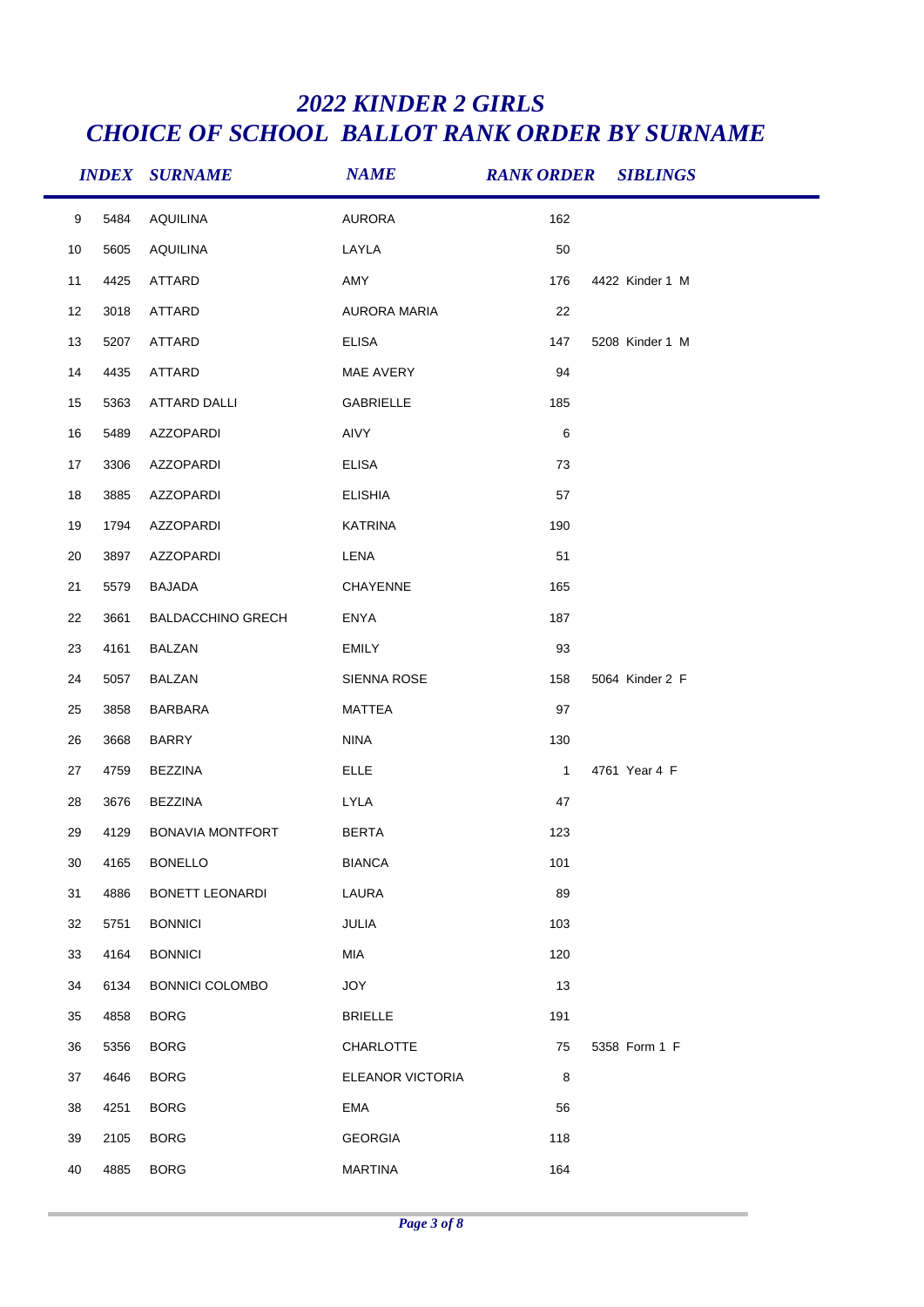|    |      | <b>INDEX SURNAME</b> | <b>NAME</b>      | <b>RANK ORDER SIBLINGS</b> |
|----|------|----------------------|------------------|----------------------------|
| 41 | 5275 | <b>BORG</b>          | SOPHIE           | 106                        |
| 42 | 3953 | <b>BOWD</b>          | MAISEY           | 70                         |
| 43 | 6010 | <b>BRIFFA</b>        | AZELYA SALICE    | 108                        |
| 44 | 4131 | <b>BRIFFA</b>        | GIULIA VALENTINA | 179                        |
| 45 | 3635 | <b>BUGEJA</b>        | <b>EMMA</b>      | 3639 Year 1 M<br>74        |
| 46 | 4003 | <b>BUHAGIAR</b>      | MIA              | 136                        |
| 47 | 2081 | <b>BUSUTTIL</b>      | AMY              | 114                        |
| 48 | 3332 | <b>BUTTIGIEG</b>     | <b>EMILY</b>     | 155                        |
| 49 | 4439 | <b>BUTTIGIEG</b>     | JULIA            | 134                        |
| 50 | 4176 | <b>BUTTIGIEG</b>     | LARA             | 124                        |
| 51 | 3672 | <b>BUTTIGIEG</b>     | <b>MARTINA</b>   | 66                         |
| 52 | 3808 | CALLEJA              | SOPHIE           | 64                         |
| 53 | 3978 | CALLEJA              | <b>TIFFANY</b>   | $\boldsymbol{9}$           |
| 54 | 4867 | CAMENZULI            | AYLA LEIGH       | 142                        |
| 55 | 3585 | CAMILLERI            | ANA              | 10                         |
| 56 | 3787 | CAMILLERI            | ANA              | 189                        |
| 57 | 3411 | CAMILLERI            | <b>LEIA MAY</b>  | 90                         |
| 58 | 5411 | CAMILLERI            | MAY              | 112                        |
| 59 | 2009 | CAMILLERI            | <b>NICOLE</b>    | 41                         |
| 60 | 4167 | CAMILLERI BROCKWELL  | HARPER           | 115                        |
| 61 | 3067 | CARABOTT             | <b>MARTINA</b>   | 175                        |
| 62 | 3789 | CARDONA              | <b>NICOLETTE</b> | 69                         |
| 63 | 1348 | CARUANA              | CLARA            | 42                         |
| 64 | 1976 | CARUANA              | MARAYA           | 37                         |
| 65 | 4276 | CARUANA              | <b>MICHELA</b>   | 184                        |
| 66 | 4090 | CARUANA DEBONO       | EVE              | 129                        |
| 67 | 4411 | CASHA                | <b>ELISA</b>     | 99                         |
| 68 | 5178 | CASSAR               | LEA              | 121                        |
| 69 | 5060 | <b>CASSAR DIMECH</b> | ELLIE GEORGIE    | 26                         |
| 70 | 4111 | CAUCHI               | MIKAELA MARIE    | 49                         |
| 71 | 4833 | CESARE               | VALENTINA        | 86                         |
| 72 | 3951 | CHAPPELL             | <b>GAIA FAE</b>  | 28                         |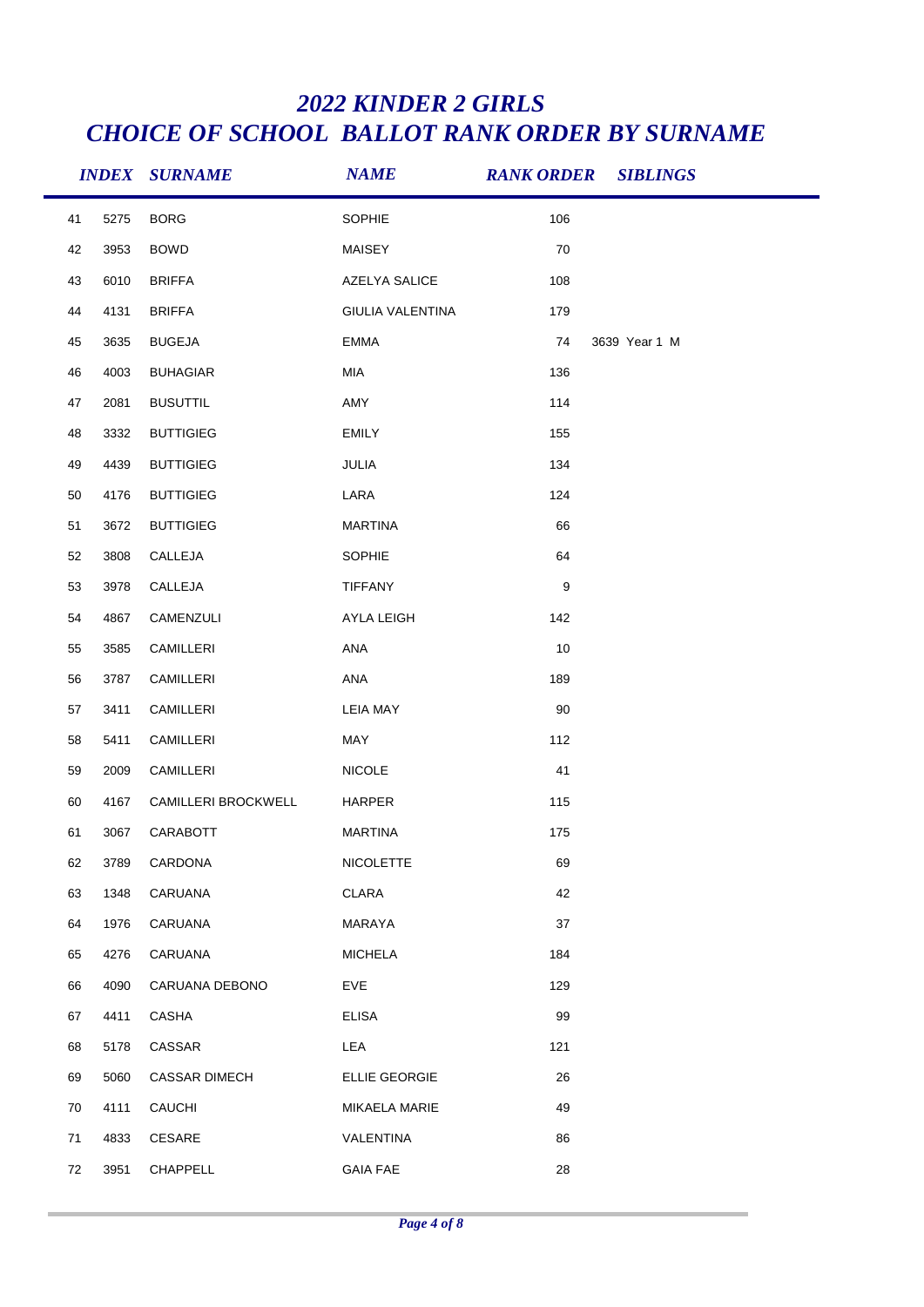|     |      | <b>INDEX SURNAME</b>   | <b>NAME</b>                | <b>RANK ORDER SIBLINGS</b> |                 |
|-----|------|------------------------|----------------------------|----------------------------|-----------------|
| 73  | 3331 | <b>COPPINI FEDELI</b>  | SOPHIA                     | 150                        |                 |
| 74  | 4788 | <b>CORDINA</b>         | <b>ELIZA</b>               | 160                        |                 |
| 75  | 4706 | <b>CORTIS</b>          | ANA                        | 132                        | 4709 Year 4 F   |
| 76  | 5379 | <b>CUSCHIERI</b>       | <b>EMMA</b>                | 182                        |                 |
| 77  | 3057 | <b>CUSCHIERI</b>       | LAYLA                      | 167                        |                 |
| 78  | 4171 | <b>CUTAJAR</b>         | AALIYAH MARIE              | $\sqrt{4}$                 |                 |
| 79  | 3258 | <b>CUTAJAR GUNTRIP</b> | <b>ELLIE</b>               | 166                        |                 |
| 80  | 6028 | DEBONO                 | AMELIA                     | 181                        |                 |
| 81  | 4366 | <b>DEBONO</b>          | <b>CHIARA</b>              | 145                        |                 |
| 82  | 3172 | DEBONO                 | MILLY ALEX                 | 84                         |                 |
| 83  | 5355 | DEGABRIELE             | LEAH                       | 116                        |                 |
| 84  | 5984 | <b>DEGIORGIO</b>       | CARLA                      | 188                        | 6002 Kinder 2 F |
| 85  | 6002 | <b>DEGIORGIO</b>       | LEAH                       | 117                        | 5984 Kinder 2 F |
| 86  | 5270 | DEGUARA                | <b>STELLA</b>              | 38                         |                 |
| 87  | 5216 | DRAGAN                 | MIA                        | 60                         |                 |
| 88  | 4628 | EBEJER                 | LORA                       | 107                        |                 |
| 89  | 5028 | <b>ELLUL</b>           | <b>MARTINA</b>             | 45                         |                 |
| 90  | 3046 | <b>FALZON</b>          | MIA                        | 18                         |                 |
| 91  | 3111 | <b>FARRUGIA</b>        | <b>ELANIA MAE</b>          | 92                         |                 |
| 92  | 4558 | <b>FARRUGIA</b>        | <b>ELLA</b>                | 135                        |                 |
| 93  | 3733 | <b>FARRUGIA</b>        | KATE                       | 119                        |                 |
| 94  | 1895 | <b>FARRUGIA</b>        | KATE                       | 170                        |                 |
| 95  | 5385 | <b>FARRUGIA</b>        | <b>MATTEA</b>              | 140                        |                 |
| 96  | 3431 | <b>FARRUGIA GRIXTI</b> | LEAH                       | 62                         |                 |
| 97  | 6031 | <b>FENECH</b>          | <b>BLAKE</b>               | 67                         |                 |
| 98  | 3104 | <b>FRENDO</b>          | <b>CAELYNN TESSA MARIE</b> | 91                         |                 |
| 99  | 5990 | GALEA                  | ARIELLE                    | 30                         |                 |
| 100 | 3685 | GALEA                  | JULIA-MARIE                | 14                         |                 |
| 101 | 3375 | GALEA                  | <b>KATRINA</b>             | $\overline{7}$             |                 |
| 102 | 5368 | GALEA                  | <b>KRISTA</b>              | 139                        | 5373 Kinder 1 M |
| 103 | 3128 | GALEA                  | <b>MARTA JO</b>            | 68                         |                 |
| 104 | 4667 | GALEA                  | <b>NINA</b>                | 168                        |                 |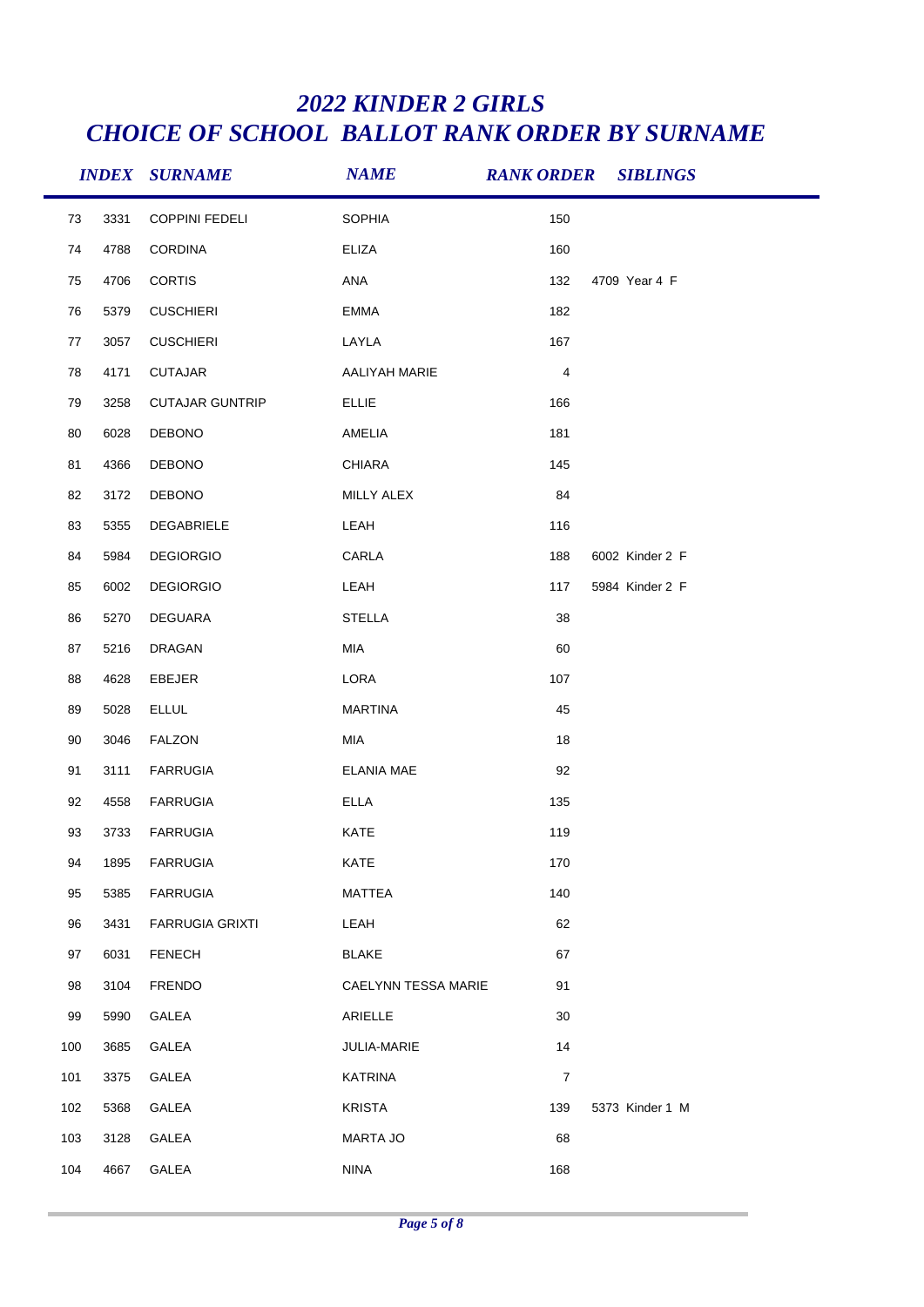|     |      | <b>INDEX SURNAME</b>   | <b>NAME</b>        | <b>RANK ORDER SIBLINGS</b> |                 |
|-----|------|------------------------|--------------------|----------------------------|-----------------|
| 105 | 3447 | GALEA                  | SHELBY             | 36                         |                 |
| 106 | 4912 | GALEA                  | VALENTINA          | 193                        |                 |
| 107 | 2008 | <b>GALEA BIANCO</b>    | SOPHIE-LORA        | 111                        |                 |
| 108 | 4063 | GAMBIN                 | SHAIELLE           | 104                        |                 |
| 109 | 5094 | GATT                   | MIA                | 149                        |                 |
| 110 | 2144 | <b>GATT LONFAT</b>     | AMELIA HOPE        | 34                         |                 |
| 111 | 5656 | <b>GATT STANYER</b>    | MAE                | 78                         |                 |
| 112 | 5117 | GOODRUM                | <b>ELLIE</b>       | 173                        |                 |
| 113 | 5202 | <b>GRAVINA</b>         | <b>NAOMI</b>       | 156                        |                 |
| 114 | 4566 | <b>GRECH</b>           | JADE MARIE'        | 29                         |                 |
| 115 | 3862 | <b>GRECH</b>           | <b>MARIA</b>       | 65                         |                 |
| 116 | 5163 | <b>GRECH</b>           | MIA                | 100                        |                 |
| 117 | 4086 | <b>GRECH</b>           | MILA               | 85                         |                 |
| 118 | 5441 | <b>GRECH CAMILLERI</b> | <b>ELIZA MARIE</b> | 54                         |                 |
| 119 | 4400 | <b>GRIMA</b>           | ELISSA MAE         | $\,$ 5 $\,$                |                 |
| 120 | 5468 | <b>GRIMA</b>           | <b>EMILY</b>       | 105                        |                 |
| 121 | 3557 | <b>GRIMA</b>           | JULIYA             | 40                         |                 |
| 122 | 3235 | HILI                   | KATE               | 19                         |                 |
| 123 | 5622 | HILI                   | LORA               | 23                         |                 |
| 124 | 5939 | LASHTAR                | <b>DONIA</b>       | 53                         |                 |
| 125 | 3759 | LIDDELL                | <b>EMMA</b>        | 20                         |                 |
| 126 | 1129 | <b>MAGRO</b>           | <b>BROOKE</b>      | 133                        |                 |
| 127 | 4609 | <b>MAMO PORTELLI</b>   | <b>CHARLOTTE</b>   | 177                        |                 |
| 128 | 3100 | MARMARA                | MEG                | 35                         |                 |
| 129 | 5558 | <b>MERCIECA</b>        | <b>MARTINA</b>     | 21                         |                 |
| 130 | 5433 | <b>MICALLEF</b>        | <b>FAITH</b>       | 174                        |                 |
| 131 | 4233 | MICALLEF CRISTINA      | ZAYLEY NADESH      | 180                        |                 |
| 132 | 5569 | <b>MIFSUD</b>          | <b>ELIZA</b>       | 71                         |                 |
| 133 | 5000 | <b>MIFSUD</b>          | <b>EMILY</b>       | 192                        |                 |
| 134 | 4526 | <b>MIFSUD</b>          | <b>THAIS</b>       | 39                         | 4621 Kinder 2 F |
| 135 | 3713 | <b>MIFSUD PSAILA</b>   | <b>KATRINA</b>     | 151                        |                 |
| 136 | 4317 | MIZZI                  | ANA                | 154                        |                 |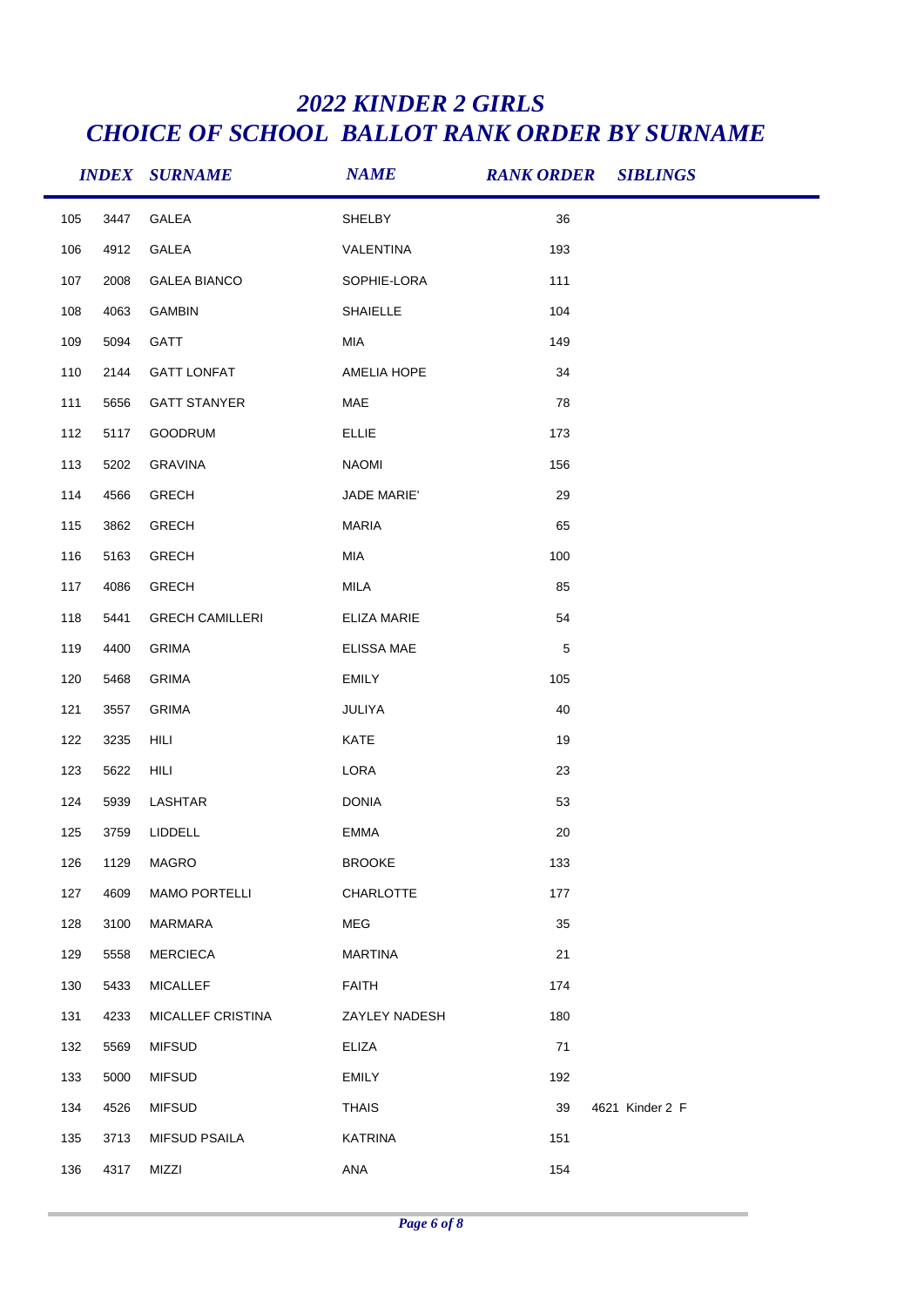|     |      | <b>INDEX SURNAME</b>                     | <b>NAME</b>         |            | <b>RANK ORDER SIBLINGS</b> |
|-----|------|------------------------------------------|---------------------|------------|----------------------------|
| 137 | 5493 | MULVANEY                                 | KENZIE              | 27         |                            |
| 138 | 5136 | MUÑOZ JEAN BAPTISTE ABELA CLARA ISABELLA |                     | 171        |                            |
| 139 | 4714 | PACE                                     | <b>GIULIA</b>       | 88         |                            |
| 140 | 5772 | <b>PISANI</b>                            | <b>TASHA-MARIE</b>  | 63         |                            |
| 141 | 1310 | POLJSAK                                  | ZARA                | 178        |                            |
| 142 | 3833 | POLLACCO                                 | <b>NINA</b>         | 159        |                            |
| 143 | 4157 | PSAILA                                   | ANA                 | 83         |                            |
| 144 | 4601 | <b>PSAILA</b>                            | <b>ELLA</b>         | 143        |                            |
| 145 | 5625 | PULLICINO ANASTASI                       | <b>ROSIE</b>        | 113        |                            |
| 146 | 5779 | <b>RAFIQUE</b>                           | <b>MARY LOURDES</b> | 16         |                            |
| 147 | 3518 | RODRIGUEZ SCHRANER GRIFFIJULIA           |                     | 55         |                            |
| 148 | 6156 | SAITTA                                   | <b>SOFIA</b>        | 126        |                            |
| 149 | 1328 | SALIBA                                   | KATE                | 24         |                            |
| 150 | 5243 | SAMMUT                                   | CHARLOTTE           | 76         |                            |
| 151 | 3506 | SAMMUT                                   | MANUELA             | 15         |                            |
| 152 | 3017 | SAMMUT TESTA                             | <b>GIULIA</b>       | 98         |                            |
| 153 | 4219 | SANTORO                                  | <b>STELLA</b>       | 72         |                            |
| 154 | 5522 | SAVONA                                   | <b>GIULIA</b>       | 141        |                            |
| 155 | 5895 | <b>SCHEMBRI</b>                          | <b>NORA</b>         | 102        | 828 Year 1 M               |
| 156 | 4843 | SCHIAVONE                                | <b>MELANIA</b>      | 172        |                            |
| 157 | 3117 | <b>SCIBERRAS</b>                         | <b>EMMA</b>         | 77         |                            |
| 158 | 5935 | <b>SCIBERRAS</b>                         | <b>TEZARA</b>       | 46         |                            |
| 159 | 5982 | <b>SCICLUNA</b>                          | <b>EMMA</b>         | 137        |                            |
| 160 | 4320 | <b>SCICLUNA</b>                          | EVE                 | 152        |                            |
| 161 | 5825 | <b>SCICLUNA</b>                          | <b>HEIDI</b>        | 127        |                            |
| 162 | 5445 | <b>SCICLUNA</b>                          | KATE                | 80         |                            |
| 163 | 3187 | <b>SCICLUNA FRENDO</b>                   | <b>EMILY</b>        | 59         |                            |
| 164 | 5299 | SILVIO                                   | <b>MARTINA</b>      | 169        |                            |
| 165 | 4044 | <b>SPITERI</b>                           | CHLOE               | 144        | 4313 Kinder 1 F            |
| 166 | 5195 | <b>SPITERI</b>                           | EVE                 | 32         |                            |
| 167 | 4677 | SPITERI                                  | <b>FAITH</b>        | 79         |                            |
| 168 | 5884 | <b>SPITERI</b>                           | SARAH ANN           | $\sqrt{2}$ |                            |